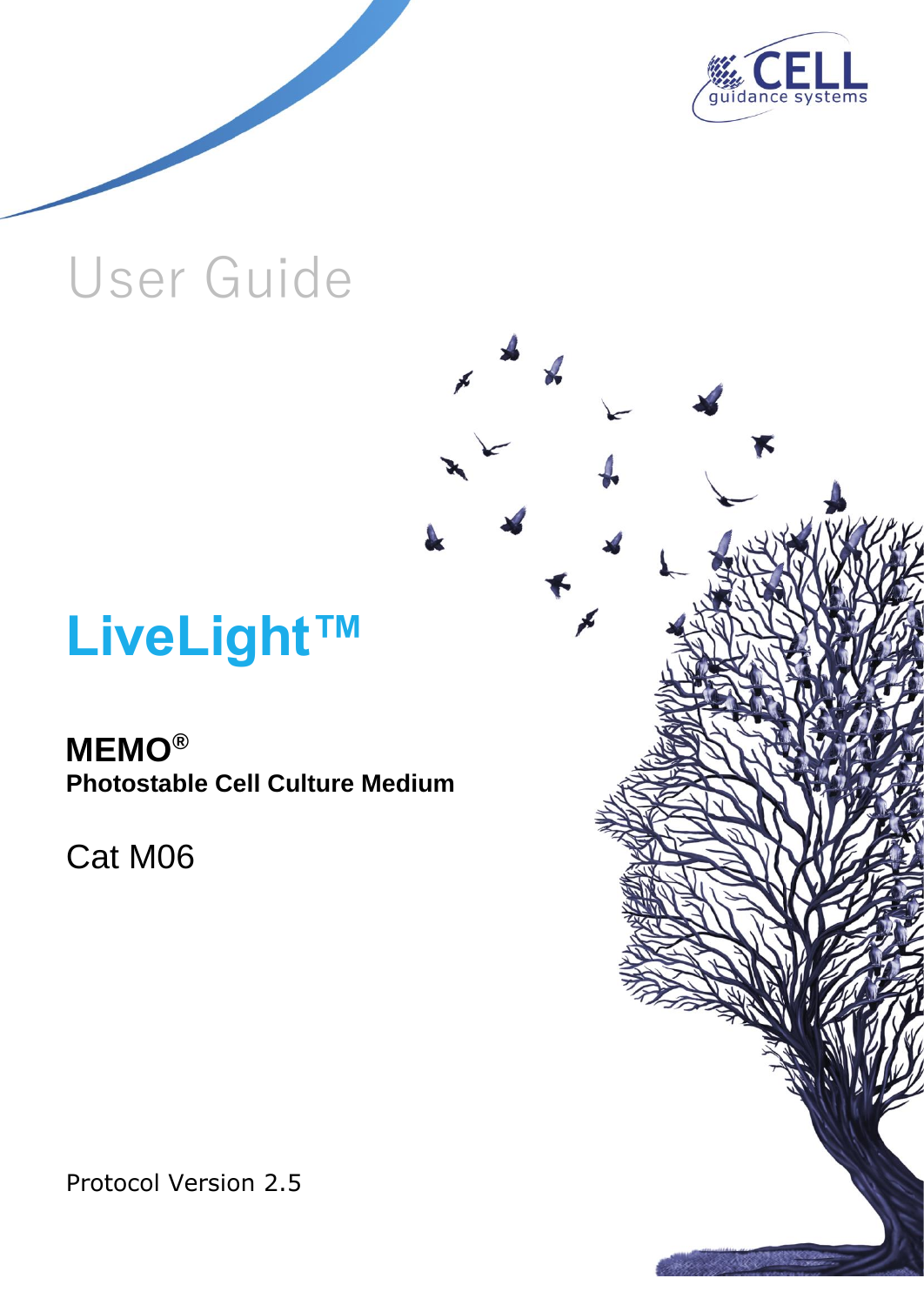# **Contents**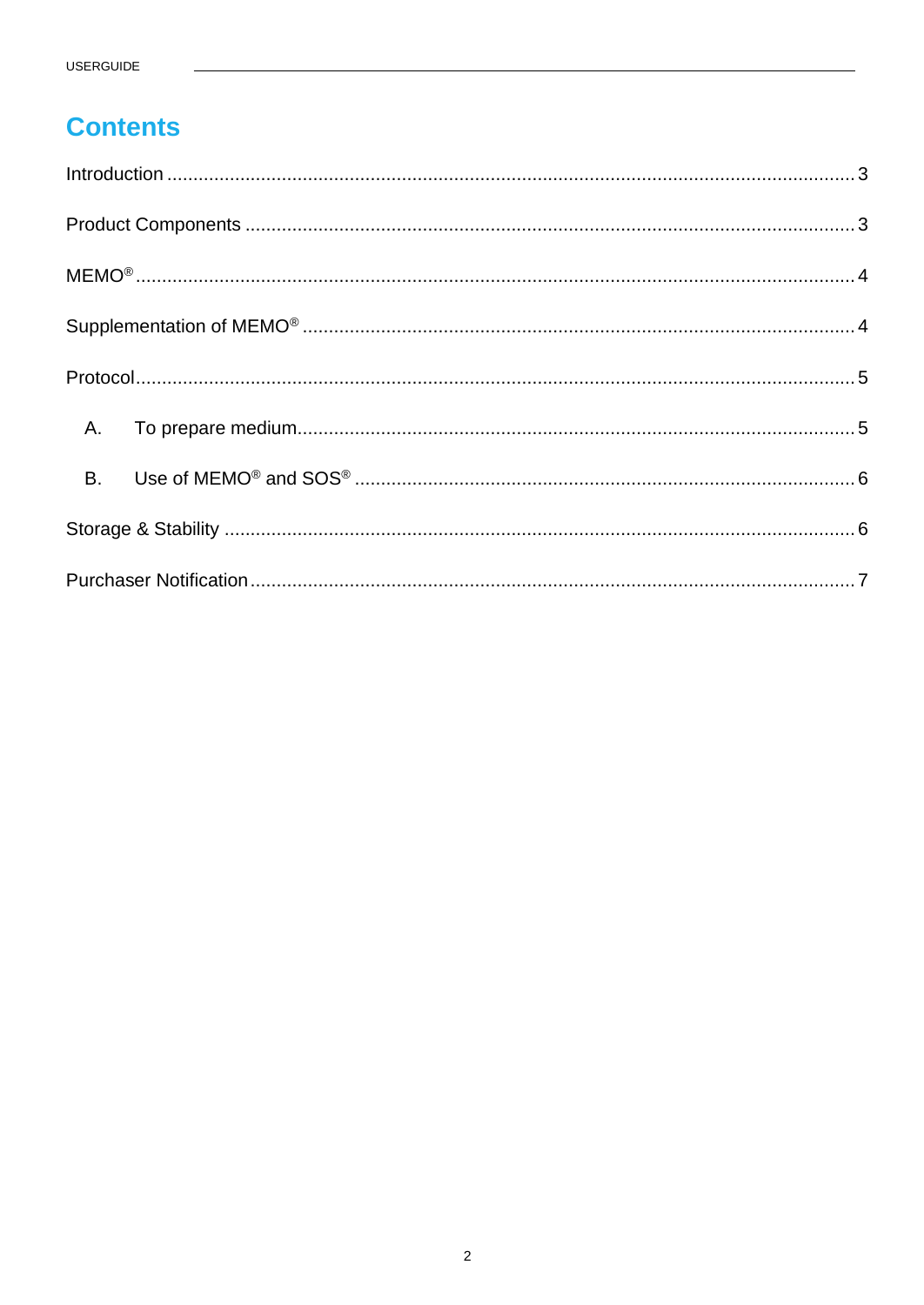# **MEMO®** Photostable Cell Culture Medium

# <span id="page-2-0"></span>**Introduction**

LiveLight™ is a range of cell culture media and supplements that have been reformulated to eliminate or replace specific phototoxic components. LiveLight™ cell culture products allow prolonged exposure of cells to light whilst maintaining high levels of cell viability and functionality.

Experiments with cultured cells, including fluorescence microscopy, optogenetics, fluorescence activated cell sorting (FACS) and automated cell culture, often require high-intensity light or prolonged exposure to light. However, cell culture media and supplements contain components that are converted to toxic free radicals by light. In particular, Dulbecco's Modified Eagle Medium (DMEM) and Neurobasal® medium, as well as supplements such as B-27®, SATO and NS21, can lead to significant perturbation of cellular behavior and a marked increase in cell death.<sup>1</sup>

# <span id="page-2-1"></span>**Product Components**

The LiveLight™ cell culture system (see Table 1) encompasses three different photostable products:

- MEMO<sup>®</sup> medium replaces DMEM
- NEUMO<sup>®</sup> medium replaces Neurobasal<sup>®</sup> media
- SOS<sup>®</sup> supplement replaces B-27<sup>®</sup> and similar neuronal supplements (e.g., N2, SATO and NS21)

The specific cell type being used will determine which product or combination of products would be most suitable. As with other media, additional supplements may be required (see Table 2).

Use of MEMO<sup>®</sup> supplemented with SOS<sup>®</sup> during prolonged exposure to light results in significantly higher levels of cell viability. SOS<sup>®</sup> is a photostable, serum-free, neuronal/stem cell supplement that maintains an essential level of proteins needed for cell culture with potent antioxidants. SOS® has been designed to directly replace phototoxic serum-free supplements such as B-27<sup>®</sup>, NS21, SATO and N2. SOS<sup>®</sup> can be used with standard DMEM as well as with MEMO<sup>®</sup>, and must be used for the entire culture period.

<sup>1.</sup> Artifacts of light. Nature Methods December 2013;10:1135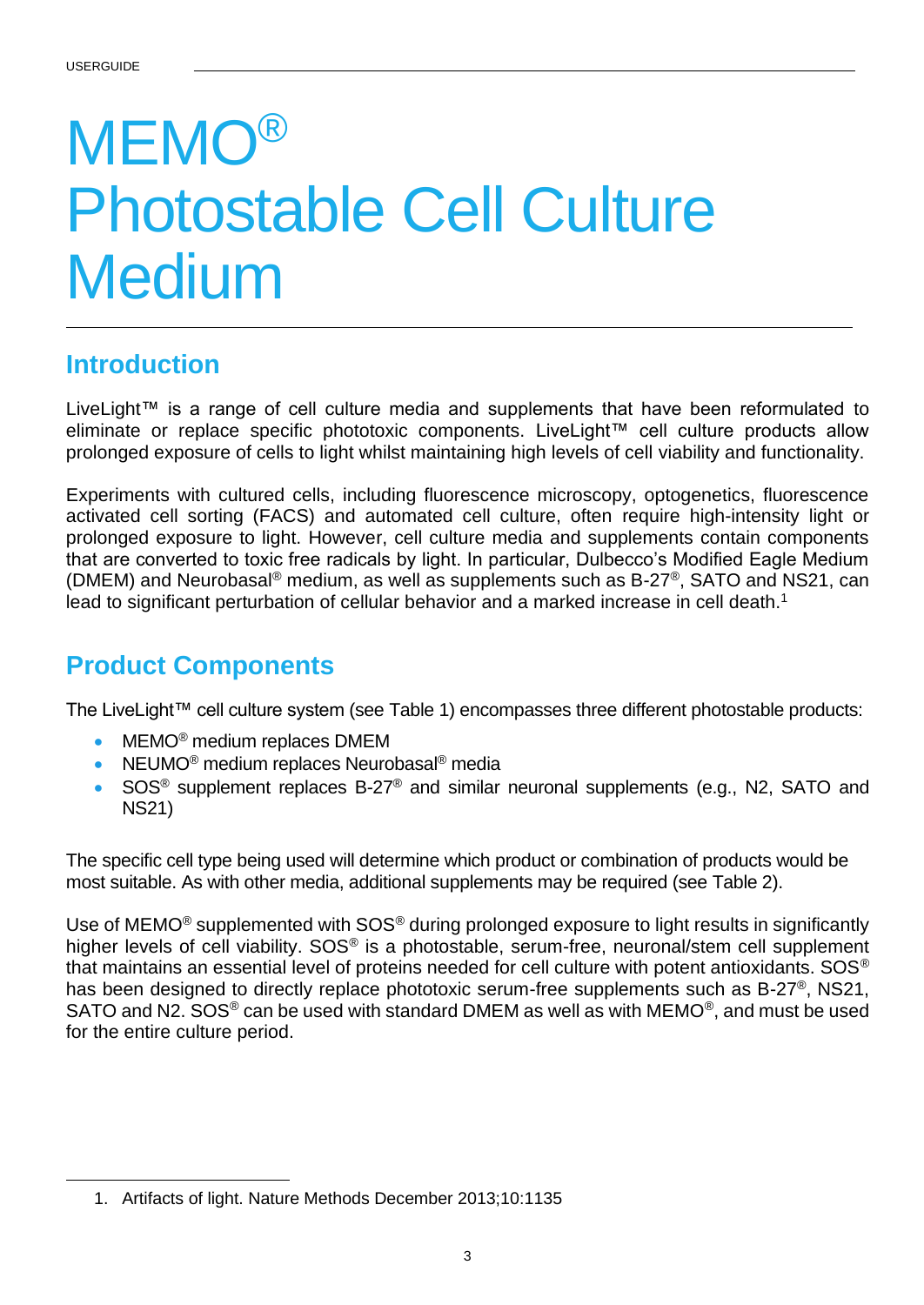| <b>Product</b>                           | <b>Catalogue Number</b> | <b>Storage</b>  |
|------------------------------------------|-------------------------|-----------------|
| MEMO <sup>®</sup> Media, 100 ml          | M06-100                 | $2-8$ °C        |
| MEMO <sup>®</sup> Media, 500 ml          | M06-500                 | $2-8$ °C        |
| NEUMO <sup>®</sup> Media, 100 ml         | M07-100                 | $2-8$ °C        |
| NEUMO <sup>®</sup> Media, 500 ml         | M07-500                 | $2-8$ °C        |
| SOS <sup>®</sup> Supplement (25x), 50 ml | M09-50                  | $-20^{\circ}$ C |

## Table 1. LiveLight™ product range

## <span id="page-3-0"></span>**MEMO®**

MEMO® is a photostable medium which allows for manipulation and imaging of cells in light. MEMO® replaces DMEM prior to, and during, exposure to light. Standard DMEM should be used when culturing cells in dark conditions.

# <span id="page-3-1"></span>**Supplementation of MEMO®**

As with DMEM, the optimal supplementation requirements of MEMO® depend on the cell type. Recommended medium supplementation for non-neuronal cells and neuronal cells are shown overleaf in Table 2 and Table 3.

SOS® is a photostable, serum-free, neuronal/stem cell supplement that maintains an essential level of proteins needed for cell culture with potent anti-oxidants. SOS® has been designed to directly replace phototoxic serum-free supplements such as B-27®, NS21, SATO and N2. SOS® should be used throughout the experiment and works well with standard DMEM as well as with MEMO<sup>®</sup>.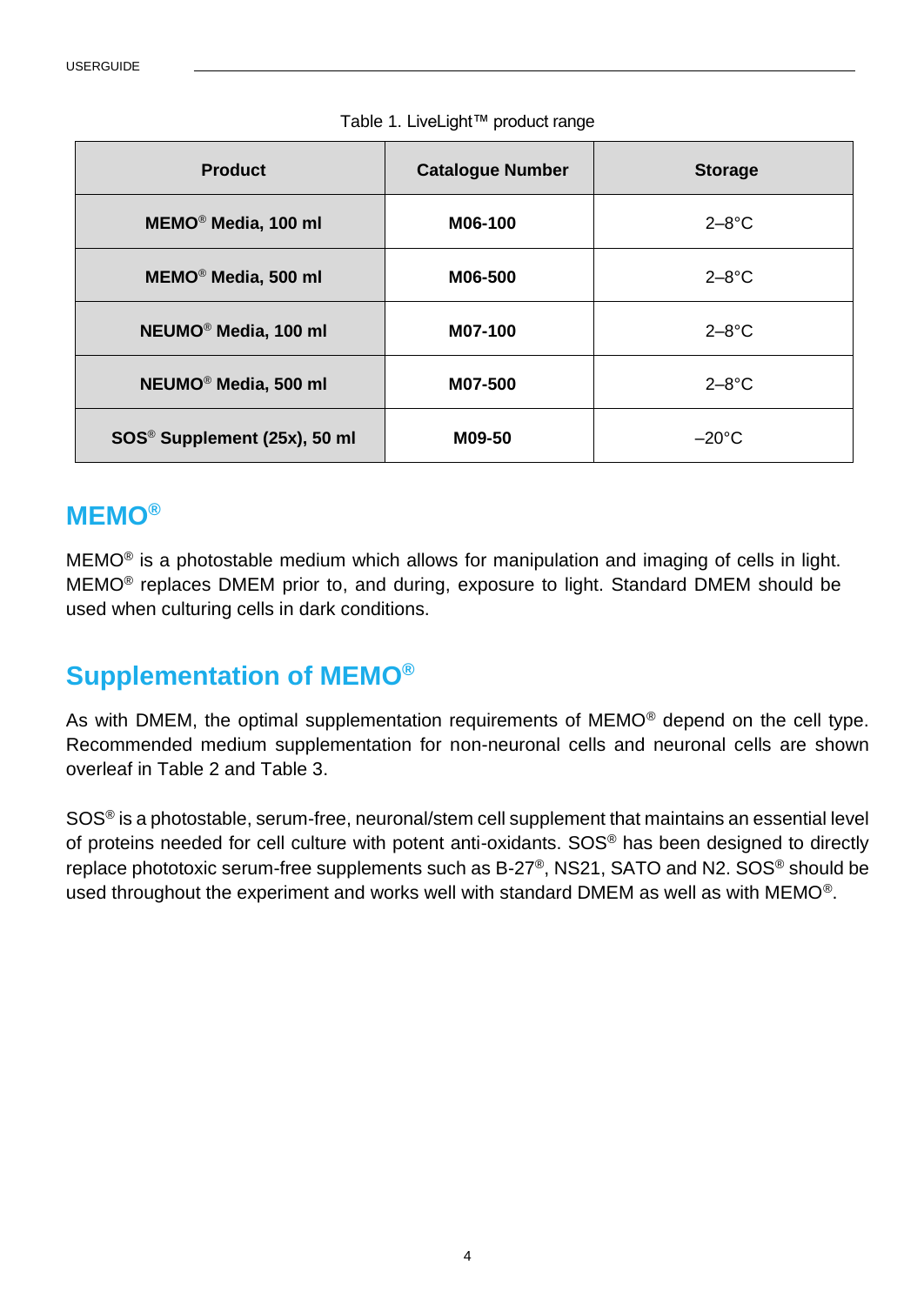| <b>Component</b>                | <b>Catalogue Number</b><br>(Supplier)                                              | <b>Stock</b><br>concentration* | <b>Final</b><br>concentration | <b>Volume</b><br>required<br>(in 100 ml) | <b>Volume</b><br>required<br>(in 500 ml) |
|---------------------------------|------------------------------------------------------------------------------------|--------------------------------|-------------------------------|------------------------------------------|------------------------------------------|
| SOS <sup>®</sup>                | M09<br>(Cell Guidance<br>Systems)                                                  | 25x                            | 1x                            | 4 ml                                     | $20 \mathrm{ml}$                         |
| Human<br>Recombinant<br>Insulin | 12585-014<br>(Life Technologies)                                                   | $4$ mg/ml                      | $15 \mu g/ml$                 | $375$ µl                                 | 1875 µl                                  |
| Supplement<br>A                 | M10<br>(Cell Guidance<br>Systems)<br>Provided free of<br>charge with<br>LiveLight™ | $9.9\%$ w/v                    | $0.099\%$ w/v                 | 1 <sub>m</sub>                           | 5 <sub>m</sub>                           |

Table 2. Examples of media supplements for non-neuronal cells.

Table 3. Examples of media supplements for neuronal cells

| <b>Component</b>                | <b>Catalogue Number</b><br>(Supplier) | <b>Stock</b><br>concentration* | <b>Final</b><br>concentration   | <b>Volume</b><br>required<br>(in 100 ml) | <b>Volume</b><br>required<br>(in 500 ml) |
|---------------------------------|---------------------------------------|--------------------------------|---------------------------------|------------------------------------------|------------------------------------------|
| SOS <sup>®</sup>                | M09<br>(Cell Guidance<br>Systems)     | 25x                            | 1x                              | $4 \text{ ml}$                           | 20 ml                                    |
| Human<br>Recombinant<br>Insulin | 12585-014<br>(Life Technologies)      | 4 mg/ml                        | $15 \mu g/ml$                   | 375 µl                                   | 1875 µl                                  |
| T <sub>3</sub>                  | T6397<br>(Sigma)                      | 2 mg/ml in<br>0.1 M NaOH       | 0.4 $\mu$ g/ml in<br>$20 \mu M$ | $20 \mu$                                 | $100$ $\mu$                              |
| T4                              | T1775<br>(Sigma)                      | 2 mg/ml in<br>0.1 M NaOH       | 0.4 $\mu$ g/ml in<br>$20 \mu M$ | $20 \mu$                                 | $100$ $\mu$                              |

<span id="page-4-0"></span>\*Stock multiples, where given, are approximate

# **Protocol**

## <span id="page-4-1"></span>A. To prepare medium

- 1. Thaw SOS® at 37°C. SOS® is supplied as a 25x concentrate and should be added to MEMO® at a final concentration as shown in Table 2 and Table 3. Any liquid remaining should be aliquoted into working volumes and stored at -20°C. **Avoid freeze-thawing of SOS® supplement more than twice.**
- 2. Add any additional media components according to Table 2 or Table 3, as shown above.
- 3. Once supplemented, the complete media is stable for 2 weeks when stored at 4°C.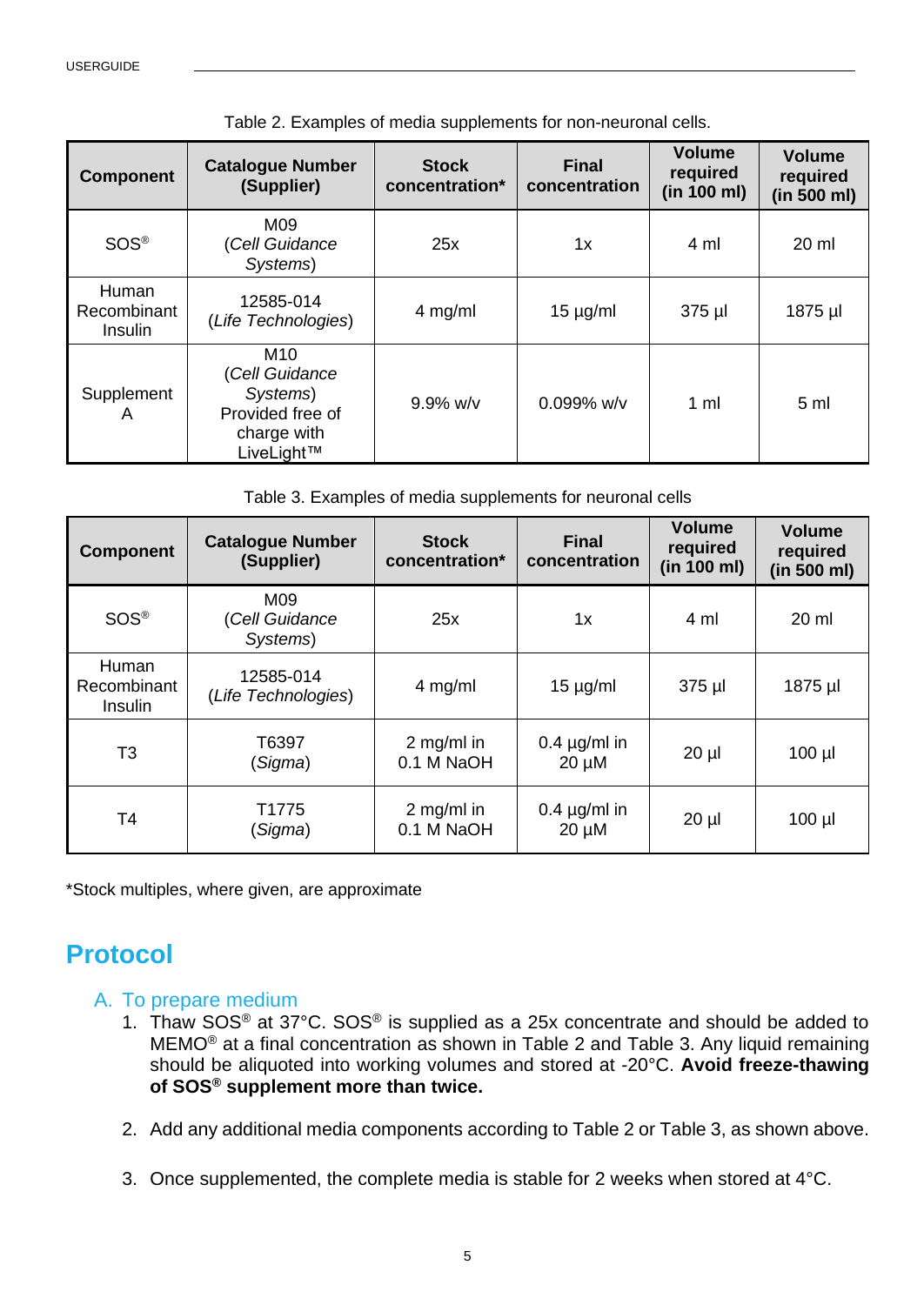## B. Use of MEMO<sup>®</sup> and SOS<sup>®</sup>

<span id="page-5-0"></span>Some of the phototoxic components present in standard media, which are not present in MEMO®, contribute to cellular proliferation. Consequently, MEMO® should only be used just prior to and during the experimental phase when cells are exposed to prolonged periods of light. In contrast, SOS® does not affect cellular viability and proliferation, and therefore should be used continuously during cell maintenance.

SOS® should replace neuronal supplements, such as B-27®, if these are required in your media. If FBS is used as a supplement in your media, this can be harmful to cells under intensive light. Replacement of FBS with SOS<sup>®</sup> may help to support the growth of cells, especially when used in conjunction with cell line-specific growth factors.

| <b>Expansion of cells in</b><br>dark | 12-24 hours prior to<br>light exposure                               | <b>Exposure to light</b> | <b>After light exposure</b>                                                                  |
|--------------------------------------|----------------------------------------------------------------------|--------------------------|----------------------------------------------------------------------------------------------|
|                                      |                                                                      |                          |                                                                                              |
| $DMEM + SOS®$                        | Remove DMEM +<br>SOS <sup>®</sup> and replace with<br>$MEMO® + SOS®$ | $MEMO® + SOS®$           | Remove MEMO <sup>®</sup> +<br>SOS <sup>®</sup> and replace with<br>$DMEM + SOS$ <sup>®</sup> |

| Table 4. MEMO <sup>®</sup> and SOS <sup>®</sup> Protocol |  |
|----------------------------------------------------------|--|
|----------------------------------------------------------|--|

- 1. Expand and maintain cells in the dark using DMEM supplemented with SOS<sup>®</sup>.
- 2. Between 12–24 hours prior to light exposure, replace DMEM  $+$  SOS<sup>®</sup> with pre-warmed  $MEMO<sup>®</sup> + SOS<sup>®</sup>$ . Any remnants of DMEM should be washed away by centrifugation. Cells will remain viable in MEMO<sup>®</sup> + SOS<sup>®</sup> for up to 3 days, if required.

## **Aliquot media prior to warming to 37°C. Repetitive heating and cooling of media may cause precipitation.**

- 3. Perform experiment requiring exposure to light.
- 4. After experiment, remove the MEMO<sup>®</sup>/SOS<sup>®</sup> and replace with DMEM/SOS<sup>®</sup>. Any remnants of MEMO® should be washed away by centrifugation.

# <span id="page-5-1"></span>**Storage & Stability**

MEMO® should be stored between 2–8°C. SOS® supplement and Supplement A should be stored at –20°C for up to 1 year from the date of manufacture. For product stability please refer to the expiry date on the label of the bottle. Avoid freeze-thaw cycles.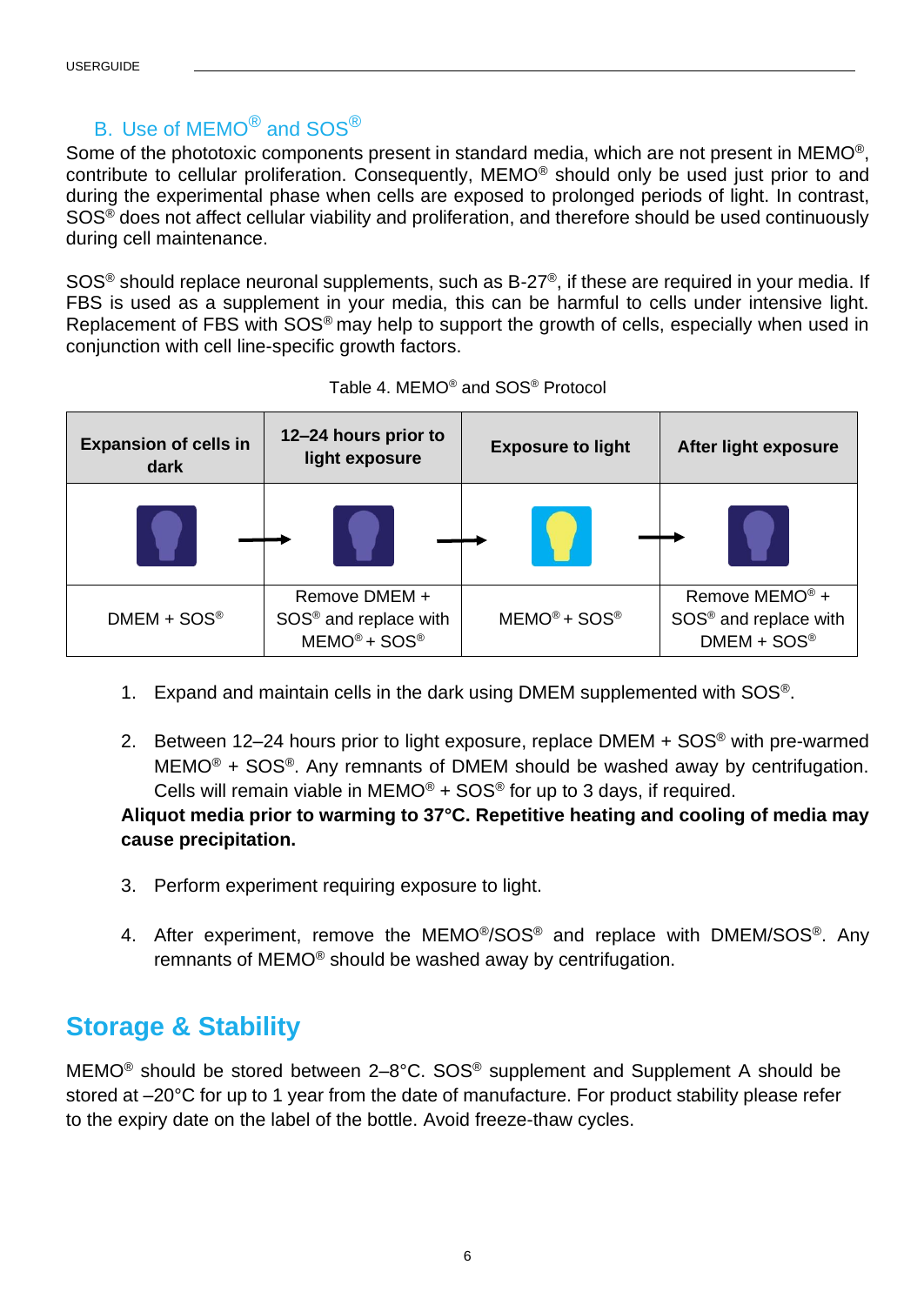# <span id="page-6-0"></span>**Purchaser Notification**

Limited warranty Cell Guidance Systems and/or its affiliate(s) warrant their products as set forth in the Terms of Sale found on the Cell Guidance Systems web site at www.cellgs.com/Pages/Terms\_and\_Conditions.html

If you have any questions, please contact Cell Guidance Systems.

This product incorporates licensed technologies. The purchase of this product conveys to the purchaser the limited, nontransferable right to use the purchased amount of the product only to perform internal research for the sole benefit of the purchaser. No right to resell this product or any of its components is conveyed. This product is for internal research purposes only and is not for use in commercial services of any kind, including, without limitation, reporting the results of purchaser's activities for a fee or other form of consideration. For information on obtaining additional rights, please contact info@cellgs.com.

CELL GUIDANCE SYSTEMS AND/OR ITS AFFILIATE(S) DISCLAIM ALL WARRANTIES WITH RESPECT TO THIS DOCUMENT, EXPRESSED OR IMPLIED, INCLUDING BUT NOT LIMITED TO THOSE OF MERCHANTABILITY, FITNESS FOR A PARTICULAR PURPOSE, OR NON-INFRINGEMENT. TO THE EXTENT ALLOWED BY LAW, IN NO EVENT SHALL CELL GUIDANCE SYSTEMS AND/OR ITS AFFILIATE(S) BE LIABLE, WHETHER IN CONTRACT, TORT, WARRANTY, OR UNDER ANY STATUTE OR ON ANY OTHER BASIS FOR SPECIAL, INCIDENTAL, INDIRECT, PUNITIVE, MULTIPLE OR CONSEQUENTIAL DAMAGES IN CONNECTION WITH OR ARISING FROM THIS DOCUMENT, INCLUDING BUT NOT LIMITED TO THE USE THEREOF